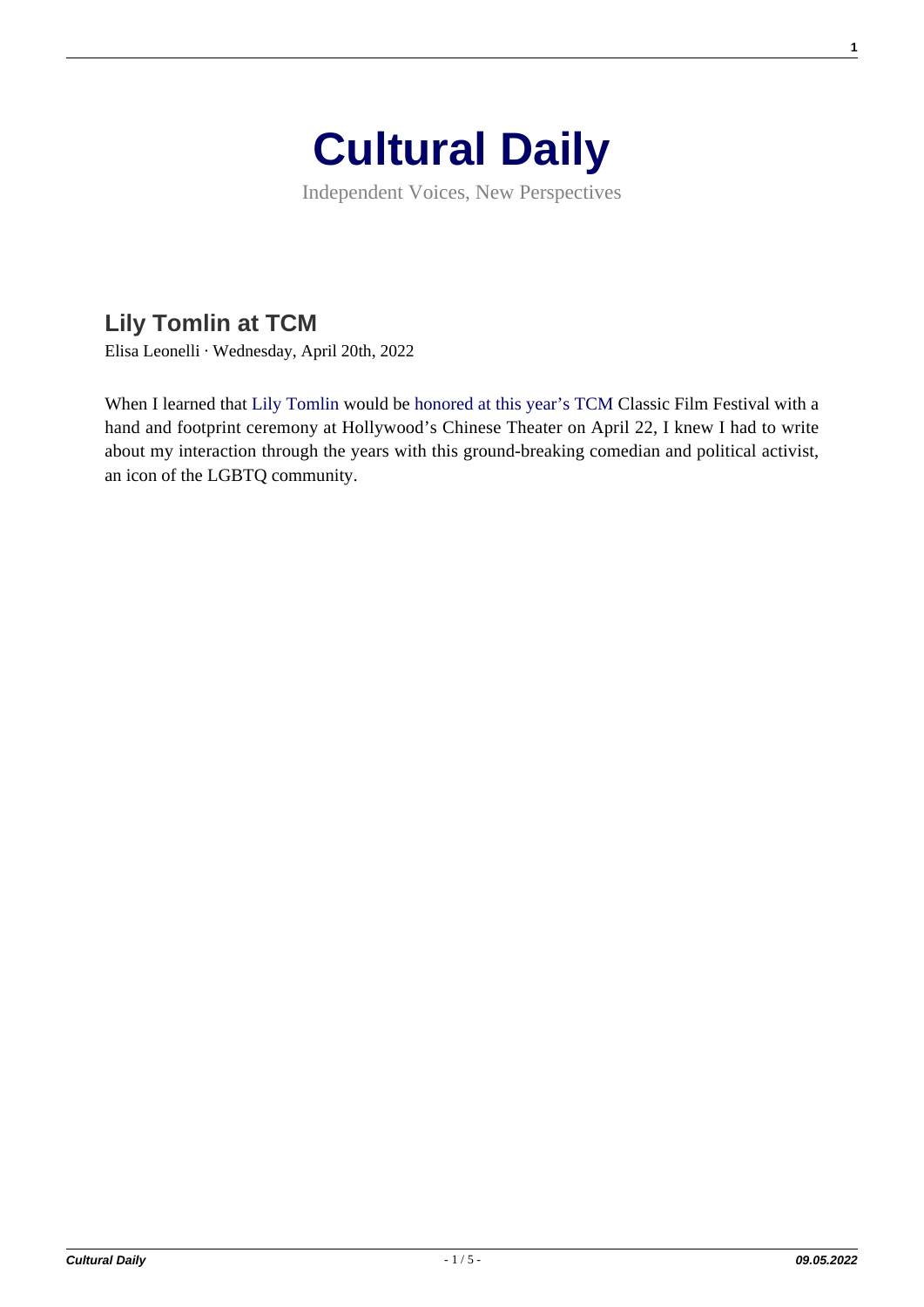

Lily Tomlin © Elisa Leonelli 1984

I first met Lily at the 1976 Emmys, when I accompanied my ex-husband, nominated as one of the writers on *The Lily Tomlin Special*.

**2**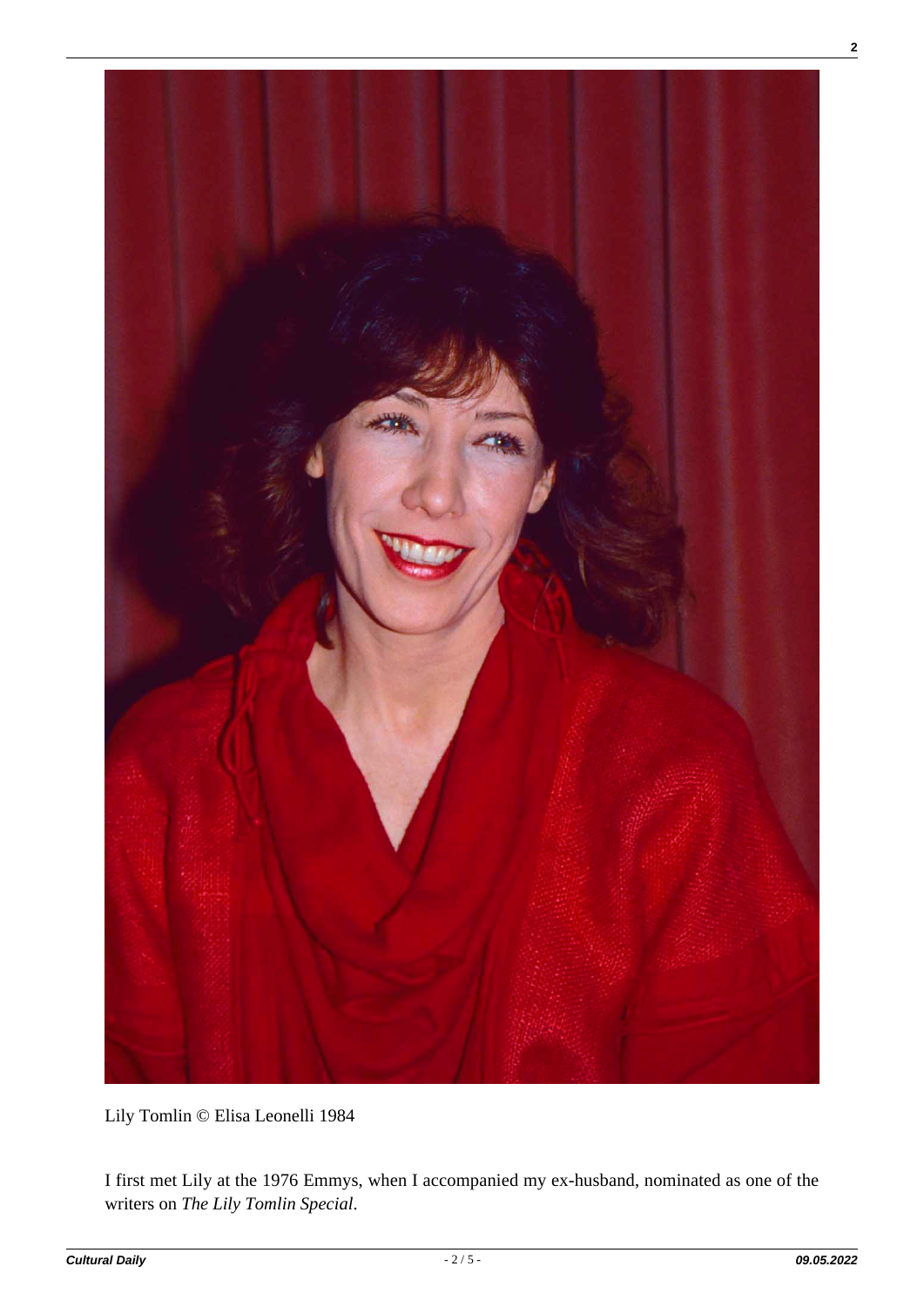[Watch](https://www.youtube.com/watch?v=abam-rBM9jo) a young Lily Tomlin's comedy routine when accepting a special Tony award for *Appearing Nightly*, presented by Lauren Bacall in 1977. She won a second Tony in 1986 for the one-woman show that I saw her perform live in Hollywood, *[The Search for Signs of Intelligent Life in the](https://en.wikipedia.org/wiki/The_Search_for_Signs_of_Intelligent_Life_in_the_Universe) [Universe](https://en.wikipedia.org/wiki/The_Search_for_Signs_of_Intelligent_Life_in_the_Universe)*, written by [Jane Wagner](https://en.wikipedia.org/wiki/Jane_Wagner), Lily's partner since 1971 and wife since 2013.

As an entertainment journalist, I interviewed her several times, about movies like *[9 to 5](https://en.wikipedia.org/wiki/9_to_5_(film))* (1980) with Jane Fonda and Dolly Parton, *[All of Me](https://en.wikipedia.org/wiki/All_of_Me_(1984_film))* (1984) by Carl Reiner with Steve Martin [\(screening at](https://filmfestival.tcm.com/programs/films/all-of-me/) [TCM\)](https://filmfestival.tcm.com/programs/films/all-of-me/), *[A Prairie Home Companion](https://en.wikipedia.org/wiki/A_Prairie_Home_Companion_(film))* (2006) by Robert Altman, *[Admission](https://en.wikipedia.org/wiki/Admission_(film))* (2013) and *[Grandma](https://en.wikipedia.org/wiki/Grandma_(film))* (2015) by Paul Weitz.



Lily Tomlin, Jane Fonda (c) HFPA 2015

Tomlin was often a presenter at the Golden Globes, in 2015 with Jane Fonda, her longtime friend and costar in the comedy series *[Grace and Frankie](https://en.wikipedia.org/wiki/Grace_and_Frankie)* that I have been eagerly watching since it first aired in 2014. I also loved seeing Martin Sheen and Sam Waterston as their former husbands, so I look forward to the rest of the 7th and final season available on April 29 on Netflix.

[Read the profile](https://www.goldenglobes.com/articles/lily-tomlin) I wrote in 2015, when Lily Tomlin received two of a total of seven Golden Globe nominations from the journalists of the Hollywood Foreign Press.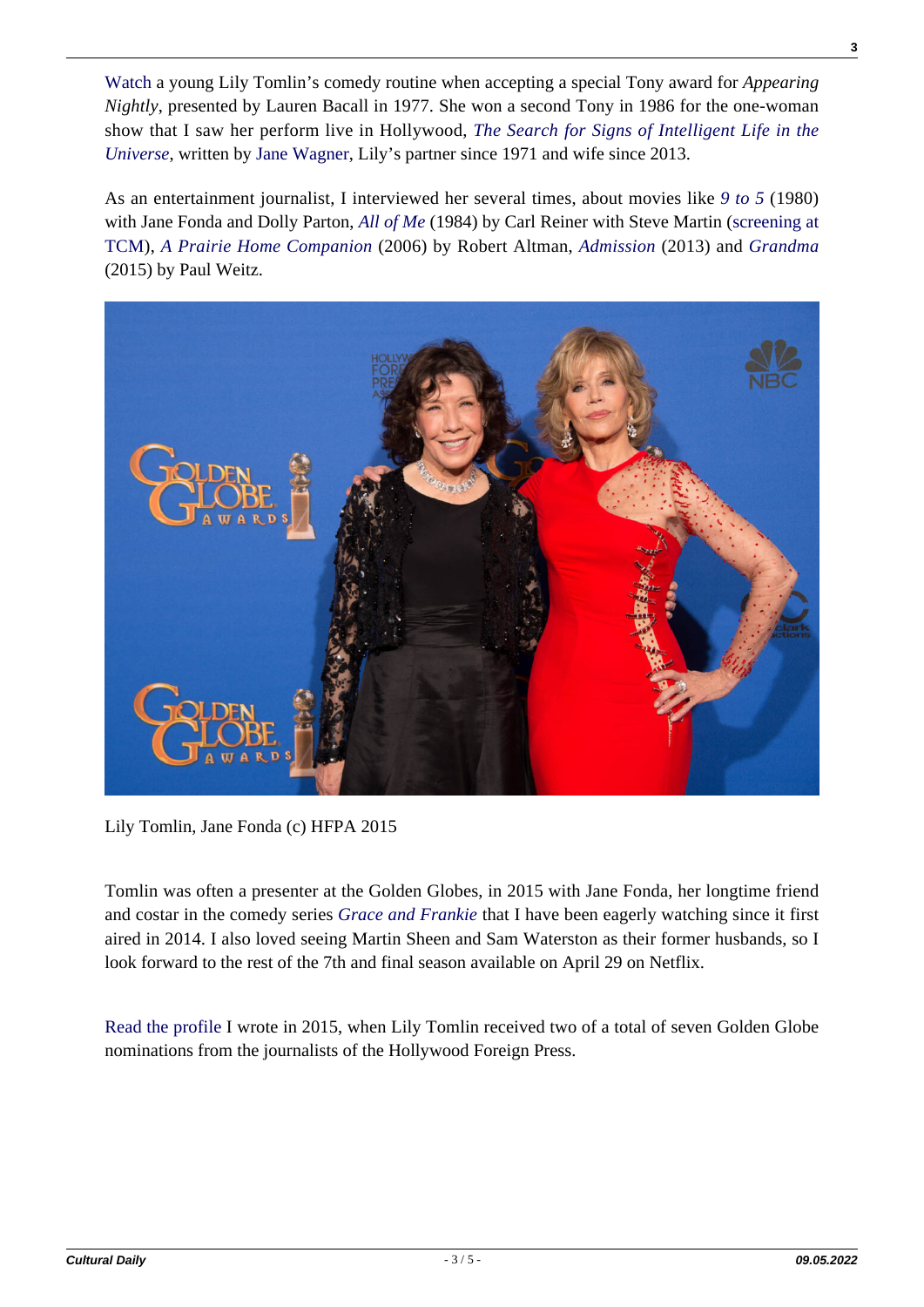

Elisa Leonelli, Lily Tomlin (c) HFPA 2015

In 2015 Lily answered my question as to whether there were any upsides to being in your 70s: "Well, you can't avoid it, so you have to see the advantages, and that's what we had in mind for *Grace and Frankie*. We wanted to do a show that was humorous and moving, that inspires people to have hope for aging instead of just turning over and avoiding everything or staying indoors, in fact we want people to become more ferocious and more audacious, because they are at an age now where what does it matter? Start acting up, doing everything you can to create a ruckus and to help the world, also live and enjoy, because it's never too late to start over again."

When I asked her about abortion, a controversial issue back in 2015 and now in 2022, Lily replied: "I don't think anybody is for abortion, but you have to be for choice, because you are not in the shoes of the woman who is pregnant, so you have to have that flexibility, which some people will never have. The Republicans said they would not even allow abortion to save the life of the mother, so that's a very stringent opposition. We step back and we step forward all the time, but that's something that you have to leave to the individual."

There are many other events and screenings at the 2022 TCM Classic Film Festivals, which runs from Thursday April 21 to Sunday April 24. Check out [the program here](https://filmfestival.tcm.com/programs/schedule/) and get your tickets now!

Featured Image: Lily Tomlin (c) HFPA 2004

P.S. [Watch here](https://www.youtube.com/watch?v=k1U-FDA--YE) Lily Tomlin thank you speech after introduction by Jane Fonda and Ben Mankiewicz.

This entry was posted on Wednesday, April 20th, 2022 at 11:36 am and is filed under [Film](https://culturaldaily.com/category/media/film-video/) You can follow any responses to this entry through the [Comments \(RSS\)](https://culturaldaily.com/comments/feed/) feed. You can leave a **4**